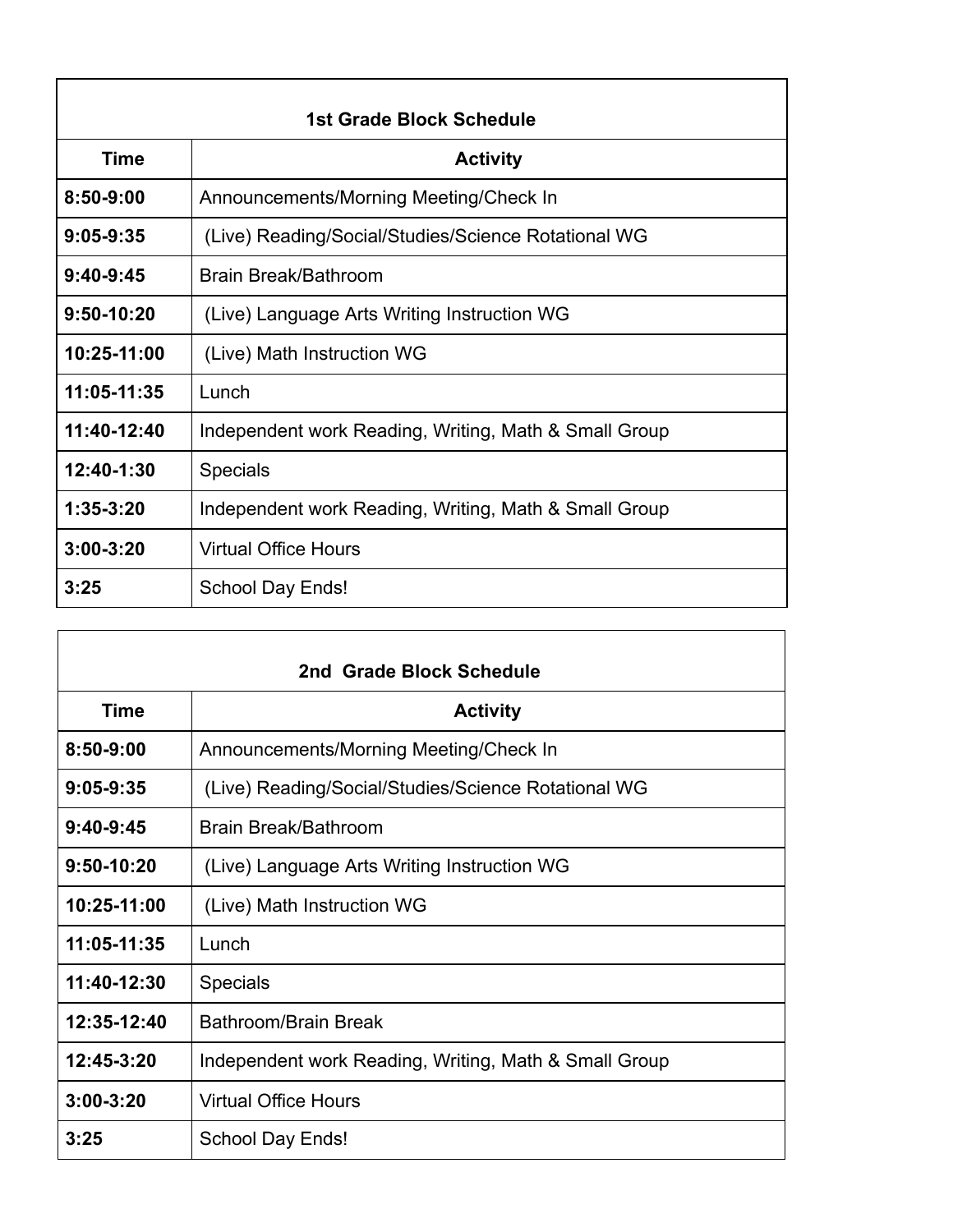| 3rd Grade Block Schedule |                                                             |  |
|--------------------------|-------------------------------------------------------------|--|
| <b>Time</b>              | <b>Activity</b>                                             |  |
| $8:50 - 9:00$            | Announcements/Morning Meeting/Check In                      |  |
| $9:00 - 9:30$            | (Live Session) Reading/Social/Studies/Science Rotational WG |  |
| $9:30-9:40$              | Brain Break/Bathroom                                        |  |
| $9:45-10:15$             | (Live Session) Language Arts Writing Instruction WG         |  |
| 10:20-11:00              | (Live Session) Math Instruction WG                          |  |
| 11:05-11:35              | Lunch                                                       |  |
| 11:40-2:30               | Independent work Reading, Writing, Math & Small Group       |  |
| 2:05-2:30                | <b>Virtual Office Hours</b>                                 |  |
| $2:30-3:20$              | <b>Specials</b>                                             |  |
| 3:25                     | School Day Ends!                                            |  |

| 4th Grade Block Schedule |                                                             |  |
|--------------------------|-------------------------------------------------------------|--|
| Time                     | <b>Activity</b>                                             |  |
| $8:50 - 9:00$            | Announcements/Morning Meeting/Check In                      |  |
| $9:00 - 9:30$            | (Live Session) Reading/Social/Studies/Science Rotational WG |  |
| $9:30-9:40$              | Brain Break/Bathroom                                        |  |
| $9:45-10:15$             | (Live Session) Language Arts Writing Instruction WG         |  |
| 10:15-11:05              | <b>Specials</b>                                             |  |
| 11:05-11:35              | Lunch                                                       |  |
| 11:40-12:10              | (Live Session) Math Instruction WG                          |  |
| 12:15-3:20               | Independent work Reading, Writing, Math & Small Group       |  |
| $2:50 - 3:20$            | <b>Virtual Office Hours</b>                                 |  |
| 3:25                     | School Day Ends!                                            |  |